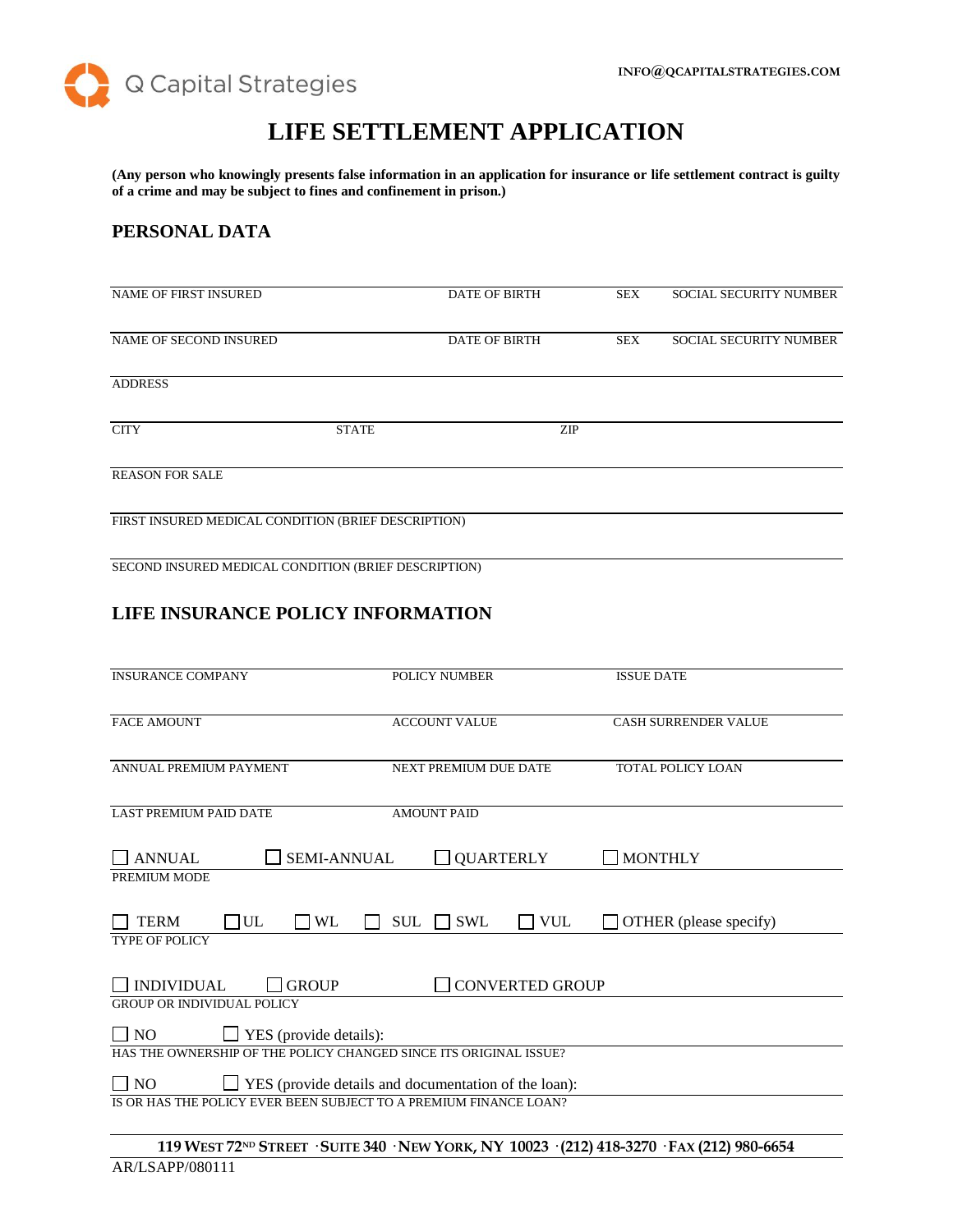#### *POLICY OWNER(S)*

| NAME OF POLICY OWNER(S)                                                   | SOCIAL SECURITY OR TAX ID NUMBER    |            |  |
|---------------------------------------------------------------------------|-------------------------------------|------------|--|
| NAME OF PRESIDENT (IF CORPORATE OWNED)                                    | NAME OF CORPORATE SECRETARY         |            |  |
| NAME OF MANAGER (IF LLC OWNED)                                            |                                     |            |  |
| NAME OF TRUSTEE (S) (IF TRUST OWNED)                                      | <b>DATE OF TRUST</b>                |            |  |
| <b>ADDRESS</b>                                                            |                                     |            |  |
| <b>CITY</b>                                                               | <b>STATE</b>                        | <b>ZIP</b> |  |
| If individually owned, has Policy Owner ever been? (check all that apply) |                                     |            |  |
| $\Box$ Married<br>$\Box$ Divorced                                         | <b>Legally Separated</b><br>Widowed | Bankrupt   |  |

If more than one policy is being submitted, please attach an additional page including Policy Owner(s) and life insurance policy information as requested above.

# **MEDICAL INFORMATION**

#### **FIRST INSURED**

| NAME OF PRIMARY PHYSICIAN    | TELEPHONE WITH AREA CODE |                          |  |
|------------------------------|--------------------------|--------------------------|--|
| <b>ADDRESS</b>               |                          |                          |  |
| <b>CITY</b>                  | <b>STATE</b>             | <b>ZIP</b>               |  |
| NAME OF SPECIALIST PHYSICIAN | <b>SPECIALTY</b>         | TELEPHONE WITH AREA CODE |  |
| <b>ADDRESS</b>               |                          |                          |  |
| <b>CITY</b>                  | <b>STATE</b>             | ZIP                      |  |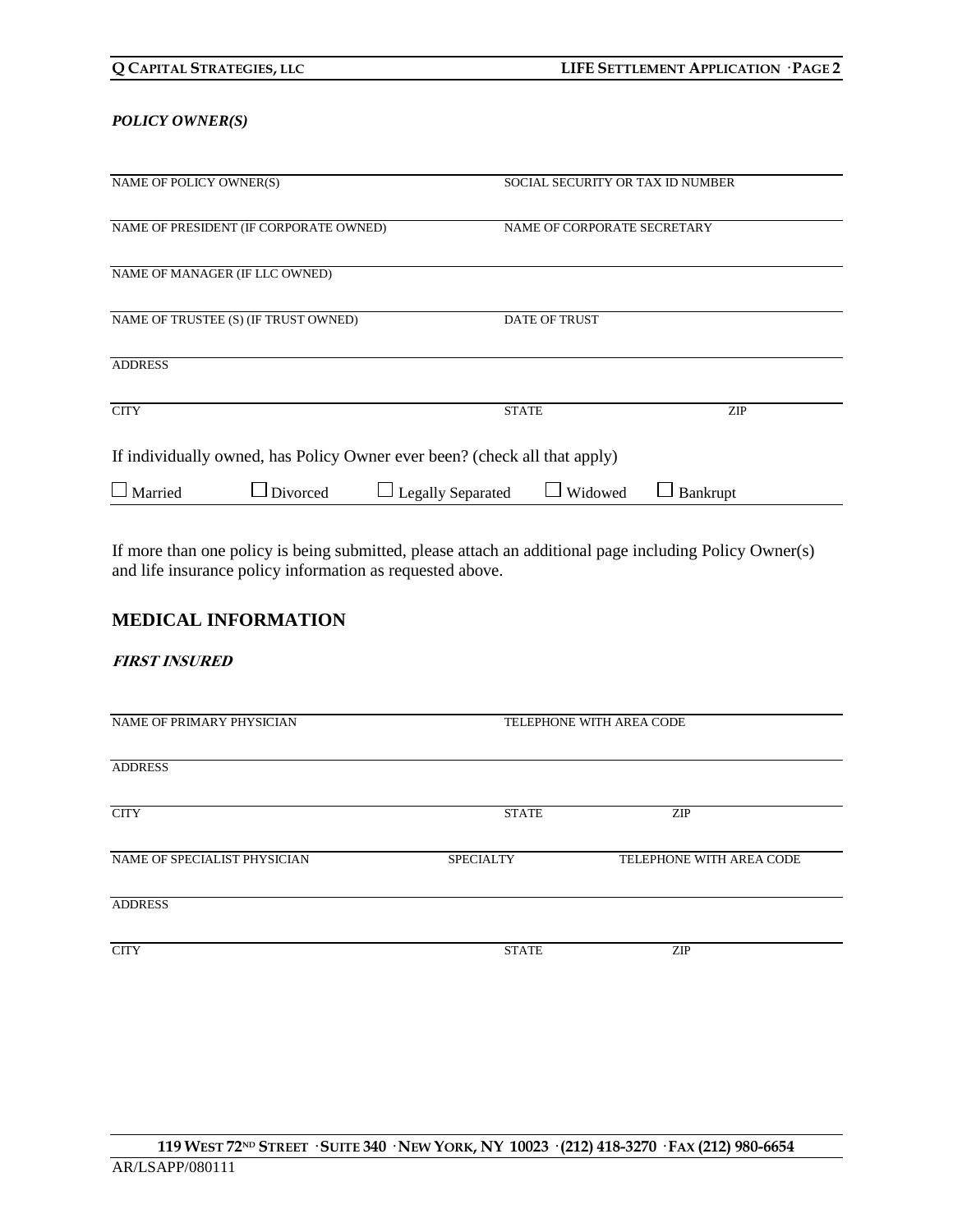#### **SECOND INSURED**

| NAME OF PRIMARY PHYSICIAN    |                  | TELEPHONE WITH AREA CODE |  |
|------------------------------|------------------|--------------------------|--|
|                              |                  |                          |  |
|                              |                  |                          |  |
| <b>ADDRESS</b>               |                  |                          |  |
|                              |                  |                          |  |
| <b>CITY</b>                  | <b>STATE</b>     | <b>ZIP</b>               |  |
|                              |                  |                          |  |
|                              |                  |                          |  |
| NAME OF SPECIALIST PHYSICIAN | <b>SPECIALTY</b> | TELEPHONE WITH AREA CODE |  |
|                              |                  |                          |  |
|                              |                  |                          |  |
| <b>ADDRESS</b>               |                  |                          |  |
|                              |                  |                          |  |
| <b>CITY</b>                  | <b>STATE</b>     | <b>ZIP</b>               |  |
|                              |                  |                          |  |

If there are any other physicians who have treated the Insured(s) in the last five years, please attach an additional page including full name of physician(s), specialty, address and telephone number with area code.

### *The following will be needed to obtain an offer:*

- Copy of the insurance policy and current statement of values
- In-force illustrations showing zero cash value at maturity:
	- If Universal Life policy, submit minimum premium payments
	- If Term policy, submit a current illustration and a conversion illustration to a permanent policy showing minimum premium payments
	- If Whole Life policy, submit a vanishing premium illustration

| <b>SIGNATURE OF FIRST INSURED</b>           | <b>DATE</b> |
|---------------------------------------------|-------------|
|                                             |             |
|                                             |             |
| SIGNATURE OF SECOND INSURED (IF APPLICABLE) | <b>DATE</b> |
|                                             |             |
|                                             |             |
| SIGNATURE OF POLICY OWNER(S)                | <b>DATE</b> |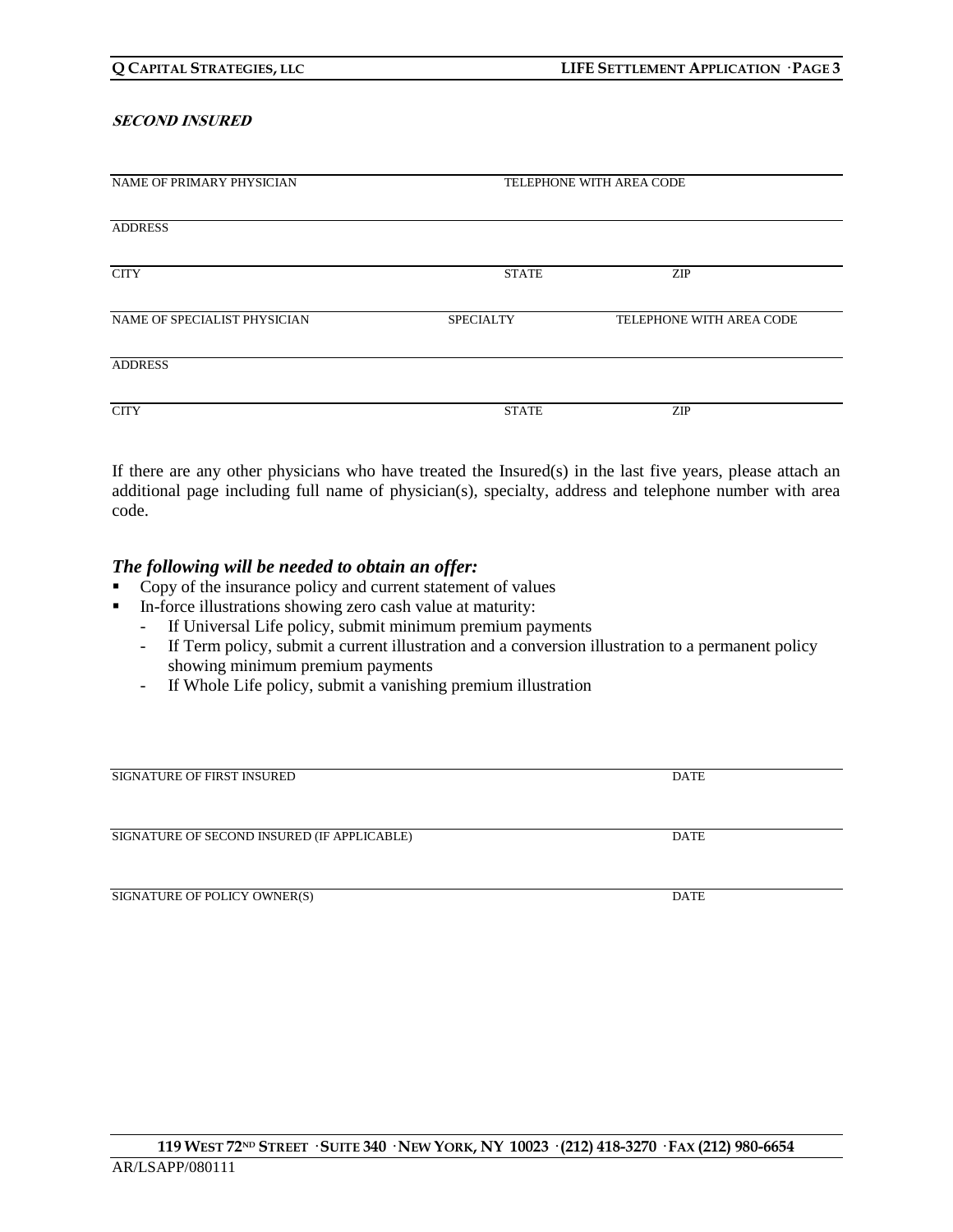# **AUTHORIZATION FOR RELEASE AND USE OF MEDICAL AND/OR INSURANCE INFORMATION (signed by the Insured(s) and Policy Owner(s))**

I/We hereby authorize any physician, medical practitioner, hospital, clinic or any other medical facility, insurance support organization, pharmacy, government agency, insurance company, group policyholder, employer, benefits plan administrator, or any other institution or person to provide to Q Capital Strategies, LLC and/or its authorized representatives or assignees, to any life settlement broker utilized by the Policy Owner(s), and to the insurance company that issued the life insurance policy covering the life of the Insured(s) any and all information as to diagnosis, treatment and prognosis with respect to any physical or mental condition of the Insured(s) including psychiatric condition, or drug and alcohol abuse.

This Authorization allows for the disclosure, inspection and copying of any and all records, reports, and/or documents, including any underlying data, regarding the care and treatment of the Insured(s) and any other information in your possession concerning any treatment or hospitalization, including but not limited to, all testing materials completed by or administered to the Insured(s), along with any and all medical bills in your possession and control.

I/We understand that the information authorized for release may also include personal information and insurance policy information, including but not limited to, forms, riders and amendments concerning the life insurance policy(ies) on which I/We are the Policy Owner(s) or Insured(s).

This Authorization allows Q Capital Strategies, LLC and its authorized representatives and assignees to use the medical or insurance information, and to disclose such information to their funding sources, medical underwriters, insurers or contingency reinsurers. The Authorization set forth is granted to Q Capital Strategies, LLC, each subsequent owner of the Policy, and any party who is a potential purchaser of the Policy from any subsequent owner. The receipt, use and disclosure of the information obtained pursuant to this Authorization is for the purpose of pursuing and completing the sale or resale of life insurance policy(ies) on which I/We are the Policy Owner(s) or Insured(s), and permitting Q Capital Strategies, LLC or any subsequent Policy Owner(s) to obtain any amounts payable to the owner or beneficiary of the Policy(ies). I/We hereby expressly authorize such receipt, use and disclosure.

I/We agree that a photographic copy or facsimile of this Authorization shall be valid as the original. I/We agree that this Authorization shall remain valid for twenty-four (24) months, absent any provision of any applicable state statute or regulation to the contrary, in which event it shall remain valid for the maximum period permitted thereunder. I/We understand that all medical information will be kept strictly confidential and will not be released to the Medical Information Bureau.

| <b>NAME OF FIRST INSURED</b> | <b>SIGNATURE</b> | <b>DATE</b> |
|------------------------------|------------------|-------------|
| NAME OF SECOND INSURED       | <b>SIGNATURE</b> | <b>DATE</b> |
| NAME OF POLICY OWNER(S)      | <b>SIGNATURE</b> | <b>DATE</b> |
| <b>NAME OF WITNESS</b>       | <b>SIGNATURE</b> | <b>DATE</b> |
| <b>NAME OF WITNESS</b>       | <b>SIGNATURE</b> | <b>DATE</b> |

**PHOTOCOPIES AND/OR FACSIMILES OF THIS DOCUMENT SHALL BE AS VALID AS THE ORIGINAL**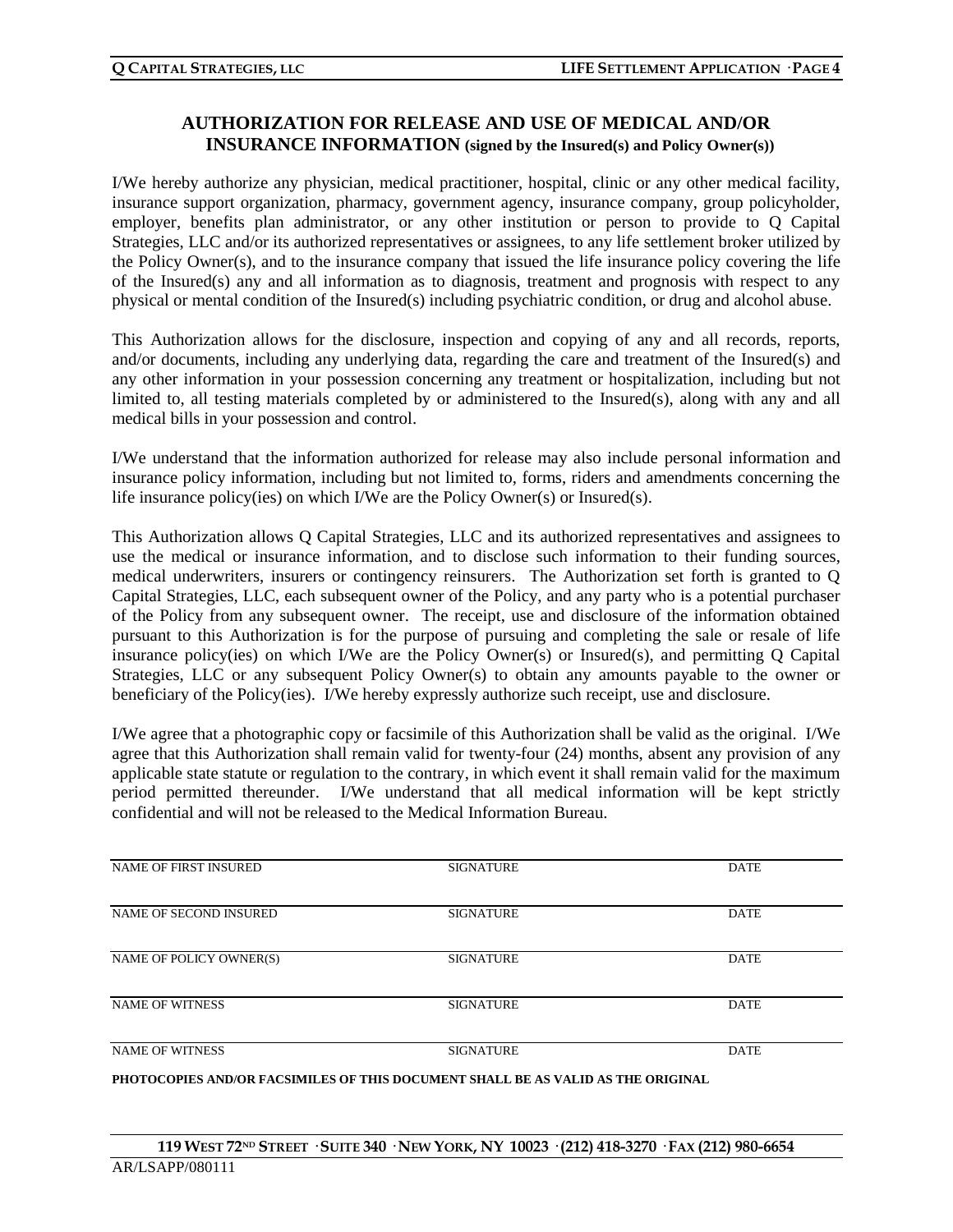### **AUTHORIZATION FOR RELEASE OF INSURANCE POLICY INFORMATION** (signed by the Policy Owner(s))

I/We hereby authorize the insurance company to release directly to Q Capital Strategies, LLC and/or its authorized representatives or assignees any and all information and forms in connection with the policy(ies) listed below (including, but not limited to, verification of coverage, any illustrations or any conversions, thereat). As per my/our specific instructions as the Policy Owner(s), please fax the requested information to Q Capital Strategies, LLC directly and forward a copy to the undersigned Policy Owner(s).

I/We agree that a photographic copy or facsimile of this Authorization shall be valid as the original.

I/We agree that this Authorization shall remain valid for three years, absent any provision of any applicable state statute or regulation to the contrary, in which event it shall remain valid for the maximum period permitted thereunder.

| NAME OF POLICY OWNER(S) | <b>SIGNATURE</b>                 | <b>DATE</b> |  |
|-------------------------|----------------------------------|-------------|--|
| <b>ADDRESS</b>          | SOCIAL SECURITY OR TAX ID NUMBER |             |  |
| <b>CITY</b>             | <b>STATE</b>                     | <b>ZIP</b>  |  |
| POLICY NUMBER 1         | <b>INSURANCE COMPANY</b>         |             |  |
| POLICY NUMBER 2         | <b>INSURANCE COMPANY</b>         |             |  |
| <b>POLICY NUMBER 3</b>  | <b>INSURANCE COMPANY</b>         |             |  |
| <b>NAME OF WITNESS</b>  | <b>SIGNATURE</b>                 | <b>DATE</b> |  |
| <b>NAME OF WITNESS</b>  | <b>SIGNATURE</b>                 | <b>DATE</b> |  |

**PHOTOCOPIES AND/OR FACSIMILES OF THIS DOCUMENT SHALL BE AS VALID AS THE ORIGINAL**